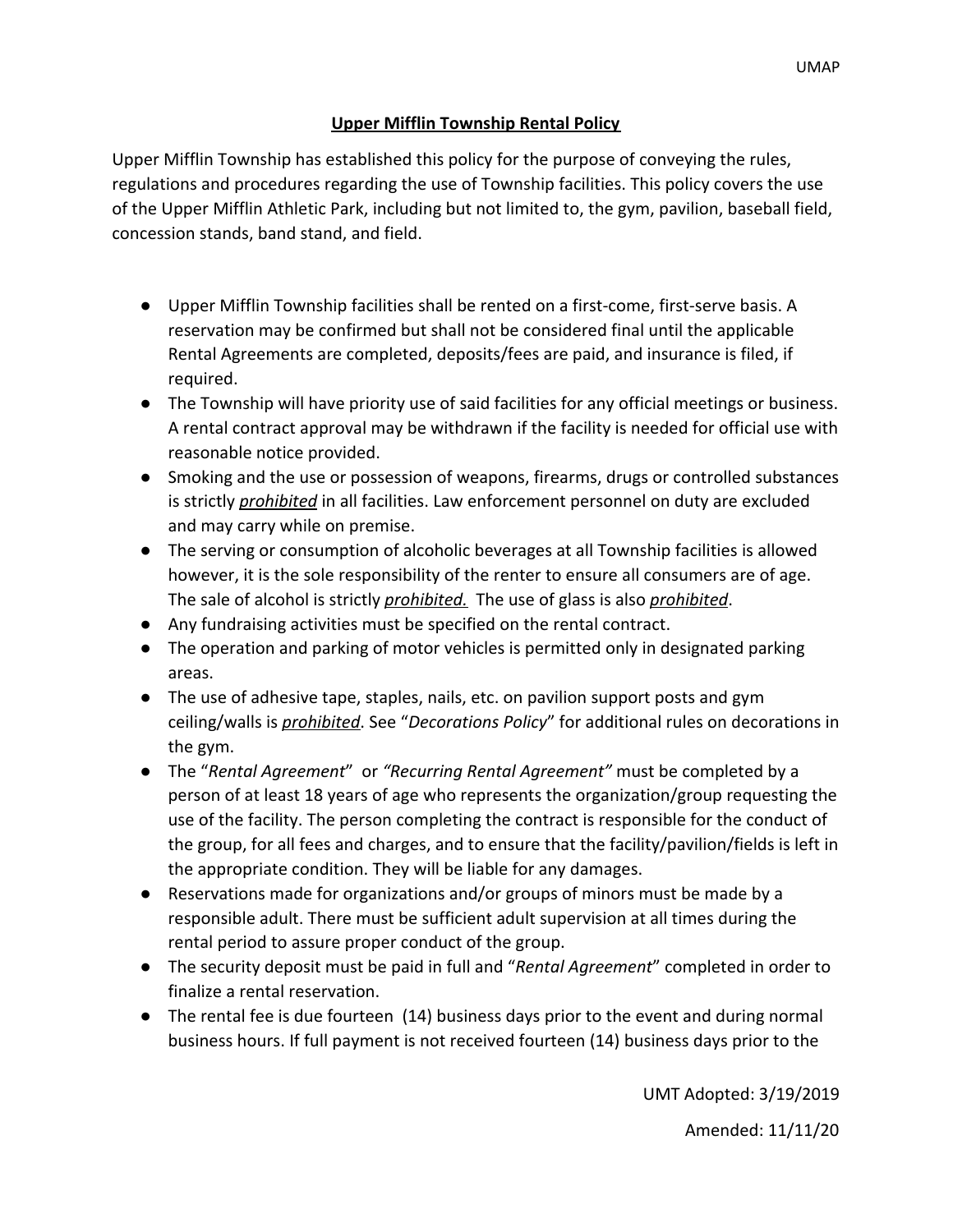event, the rental contract will be cancelled without notice and the security deposit will be forfeited.

- The renter may not set-up prior to the rental date unless they rented that date as well. Facility must be clean and vacated by the end of rental time.
- The contract holder is responsible for all proper clean-up and closing of the facility/pavilion/fields. This includes pick up of all trash and disposal in the provided dumpster located just to the side of the front of the gym. Contract holders who do not comply with all rules may have all or a portion of the security deposit withheld. See the "*Condition of Facility*" section for the rules, as they apply per facility, for the return of security deposits. The security deposit shall be returned within ten (10) business days after the date of the scheduled event.
- It is understood by the Township that the outdoor facilities and a degree of wear and tear is expected. Any damages found will be reviewed and the determination of liability will be handled on a case by case basis.
- The contract holder is legally responsible for any/all damage or accident which may occur in the rented facility. Upper Mifflin Township shall not be liable for any personal injury or damages that may occur during the rental period.
- If there are any problems with the facility on the day of the reservation, it is the responsibility of the contract holder to notify Upper Mifflin Township by the end of next business day.
- The contract holder is responsible for meeting all federal, state and local laws and/or regulations. They are also responsible for obtaining the necessary permits/approval from the appropriate agencies.
- The Board of Trustees by resolution will set rental fees, security deposit and insurance requirements for the use of Township facilities.
- **In-kind Donations**: The Township may waive the rental fees, security deposits and insurance requirements for groups which are providing an in-kind or community related donation event.
- **Community Events**: Upper Mifflin Township recognizes that festivals and similar events may have a positive impact in building a sense of community. On a case by case basis, the Board of Trustees will vote whether or not to allow use of the entire park and any associated facilities for such an event. The Board of Trustees may place conditions on the use (for example: review by police and/or fire department, insurance, parking, emergency access, noise, clean-up, or security). The Board of Trustees may in its discretion waive or reduce any rental fees.
- Refunds for reservation cancellations require written notice, see "*Cancellation & Refund Policy"* for details. If the facility is closed due to adverse weather conditions or other causes beyond the control of the Township (plumbing or electrical failure, Covid), a full refund shall be granted or an attempt will be made to accommodate another date.

UMT Adopted: 3/19/2019

Amended: 11/11/20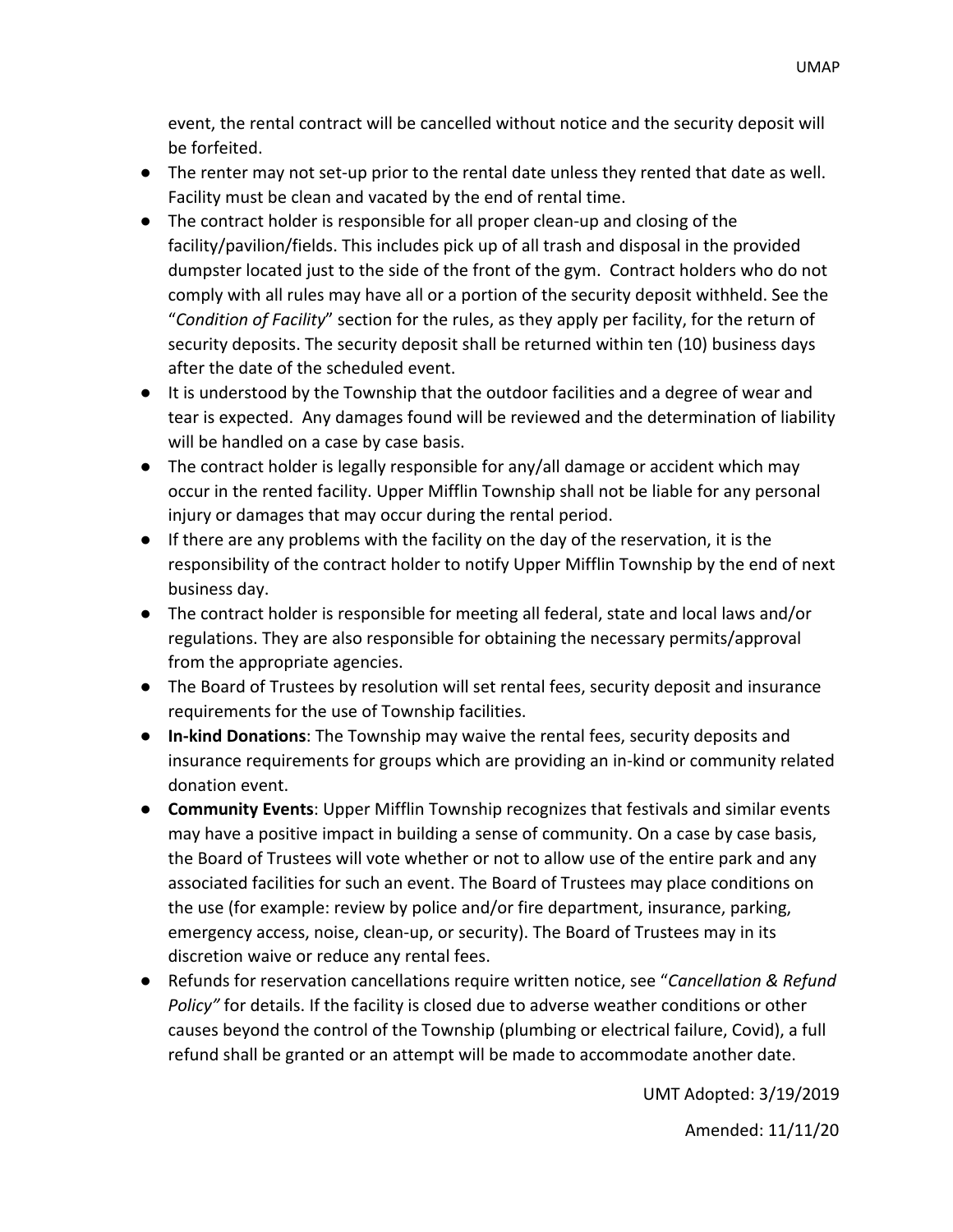- The contract holder agrees to hold harmless Upper Mifflin Township and its employees from any expense or cost in connection with the use of Township facilities and further agrees to assume all responsibility for liability of any kind. The Upper Mifflin Township Facility Rental Policy is intended to protect the Township and its residents from any potential liability. This policy is not intended to apply to official Township meetings and/or activities.
- CDC guidelines are to be followed
- You may reserve your date 1 year prior by paying the security deposit.
- The use of tape (includes 2-sided with plastic hooks), pins or tacks, 3M hooks, tacky glue, or any other decorating device on any surface is not allowed.
- The use of tape, pins, tacks, glue or any other adhesive type products are not a permitted use on any ceilings.
- Renters must use their own ladders or other devices to hang items from the ceiling/walls. Upper Mifflin Township will not provide a ladder. Renter alone is responsible for any injuries resulting from use of personal ladders or other devices.
- Masking/Fabric/Painters Tape (no duct/packaging tape) is the *only* adhesive allowed on walls, floors, etc.
- Upper Mifflin township does not allow any type of sand/pebble/rock to be brought into the facility along with glitter, rice, birdseed, or confetti.
- Candles are permitted but must be in a container/holder of sufficient size for the candle so wax does not drip onto the tables, linens, and/or floor.
- All decorations must be removed from the facility by the conclusion of the event, unless other arrangements are made with the Facility Coordinator prior to the event.
- Balloons/streamers must be removed from the facility and any poles or the sign once the event is over.
- No Pets are allowed in the facility.
- A violation of this section may result in a withholding from your damage deposit